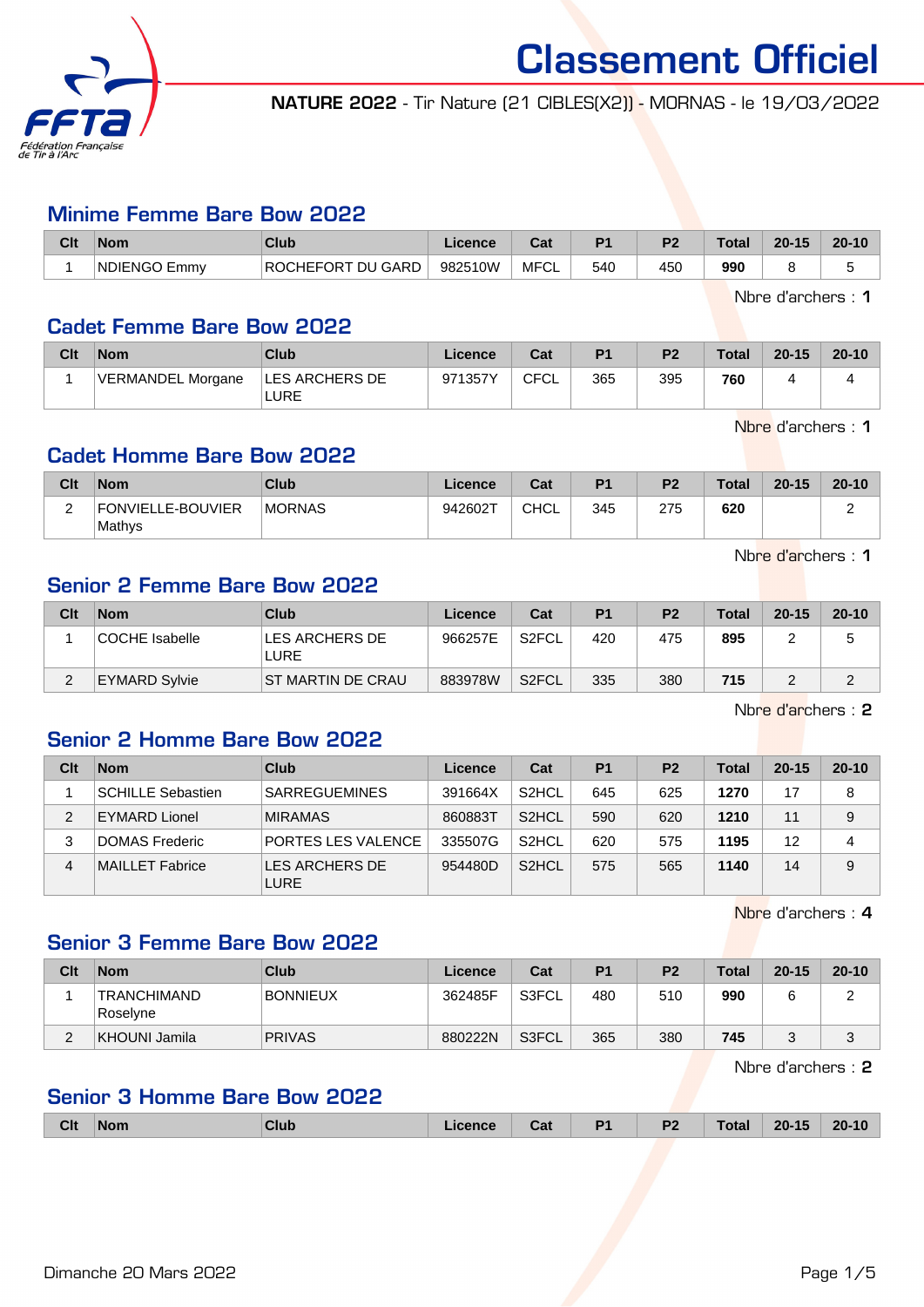

NATURE 2022 - Tir Nature (21 CIBLES(X2)) - MORNAS - le 19/03/2022

# Senior 3 Homme Bare Bow 2022 (Suite)

| Clt | <b>Nom</b>                      | Club            | Licence | Cat   | P <sub>1</sub> | P <sub>2</sub> | <b>Total</b> | $20 - 15$ | $20 - 10$ |
|-----|---------------------------------|-----------------|---------|-------|----------------|----------------|--------------|-----------|-----------|
|     | <b>NORTES ALCARAZ</b><br>Michel | LE MUY          | 727294M | S3HCL | 560            | 545            | 1105         | 8         |           |
| 2   | <b>RAZ Theodore</b>             | CAVAILLON       | 895326F | S3HCL | 480            | 560            | 1040         | 5         | 3         |
| 3   | MARTINEZ Pierre                 | <b>BONNIEUX</b> | 624739P | S3HCL | 445            | 385            | 830          |           | 5         |
| 4   | <b>DEMEYER Jean Michel</b>      | LABLACHERE      | 613088A | S3HCL | 325            | 395            | 720          | 3         | 2         |

Nbre d'archers : 4

### Senior 2 Femme Arc à Poulies nu 2022

| Clt | <b>Nom</b>            | Club          | licence | <b>Cal</b><br>val                  | D.  | פם  | <b>Total</b> | $20 - 15$ | $20 - 10$ |
|-----|-----------------------|---------------|---------|------------------------------------|-----|-----|--------------|-----------|-----------|
|     | <b>ARMADA Corinne</b> | <b>ROBION</b> | 454248Y | <b>COLOO</b><br>္လွပ္<br>ం∠౯<br>__ | 610 | 560 | 170<br>. .   | д         |           |

Nbre d'archers : 1

# Senior 2 Homme Arc à Poulies nu 2022

| Clt      | <b>Nom</b>             | Club           | Licence | Cat                | D <sub>1</sub> | P <sub>2</sub> | <b>Total</b> | $20 - 15$ | $20 - 10$ |
|----------|------------------------|----------------|---------|--------------------|----------------|----------------|--------------|-----------|-----------|
|          | <b>ARMADA Didier</b>   | <b>GRAMAT</b>  | 695998V | S <sub>2</sub> HCO | 640            | 620            | 1260         | 15        |           |
| $\Omega$ | <b>FAVENNEC Johnny</b> | <b>SORGUES</b> | 883182F | S <sub>2</sub> HCO | 510            | 560            | 1070         |           |           |

Nbre d'archers : 2

#### Senior 3 Femme Arc à Poulies nu 2022

| Clt | <b>Nom</b>         | Club            | Licence | Cat   | P <sub>1</sub> | P <sub>2</sub> | <b>Total</b> | $20 - 15$ | $20 - 10$ |
|-----|--------------------|-----------------|---------|-------|----------------|----------------|--------------|-----------|-----------|
|     | MORARD Danielle    | <b>BONNIEUX</b> | 090253B | S3FCO | 535            | 560            | 1095         |           |           |
|     | GHEYSENS Mary Jose | <b>BONNIEUX</b> | 111519S | S3FCO | 375            | 480            | 855          |           | 6         |

Nbre d'archers : 2

# Senior 3 Homme Arc à Poulies nu 2022

| Clt | <b>Nom</b>       | Club              | Licence                  | <b>That</b><br>⊍⊌ | D <sub>4</sub> | D <sub>2</sub> | Total | $20 - 15$      | $20 - 10$ |
|-----|------------------|-------------------|--------------------------|-------------------|----------------|----------------|-------|----------------|-----------|
|     | LIGNON Alexandre | . ATTF<br>PIERREL | $A - A$<br>606471<br>1 H | S3HCO             | 670            | 685            | 1355  | つに<br>ںے<br>__ | -         |

Nbre d'archers : 1

# Senior 2 Femme Arc Droit 2022

| Clt      | <b>Nom</b>               | Club                                   | Licence | Cat                | P1  | P <sub>2</sub> | <b>Total</b> | $20 - 15$ | $20 - 10$ |
|----------|--------------------------|----------------------------------------|---------|--------------------|-----|----------------|--------------|-----------|-----------|
|          | <b>GREGOIRE Florence</b> | <b>BONNIEUX</b>                        | 690376J | S <sub>2</sub> FAD | 425 | 345            | 770          |           |           |
| <u>.</u> | VOLLE Francoise          | <b>LYON SPORT</b><br><b>IMETROPOLE</b> | 231246E | S <sub>2</sub> FAD | 355 | 320            | 675          |           |           |

Nbre d'archers : 2

# Senior 2 Homme Arc Droit 2022

| Clt | <b>Nom</b>         | Club                     | Licence | <b>That is a fact of the owner.</b> | D <sub>4</sub> | P <sub>2</sub> | Total | $20 - 15$ | $20 - 10$ |
|-----|--------------------|--------------------------|---------|-------------------------------------|----------------|----------------|-------|-----------|-----------|
|     | CHARBONNIER Benoit | <b>ROCHEFORT DU GARD</b> | 448521Y | S <sub>2</sub> HAD                  | 445            | 465            | 910   |           |           |

Dimanche 20 Mars 2022 **Page 2/5**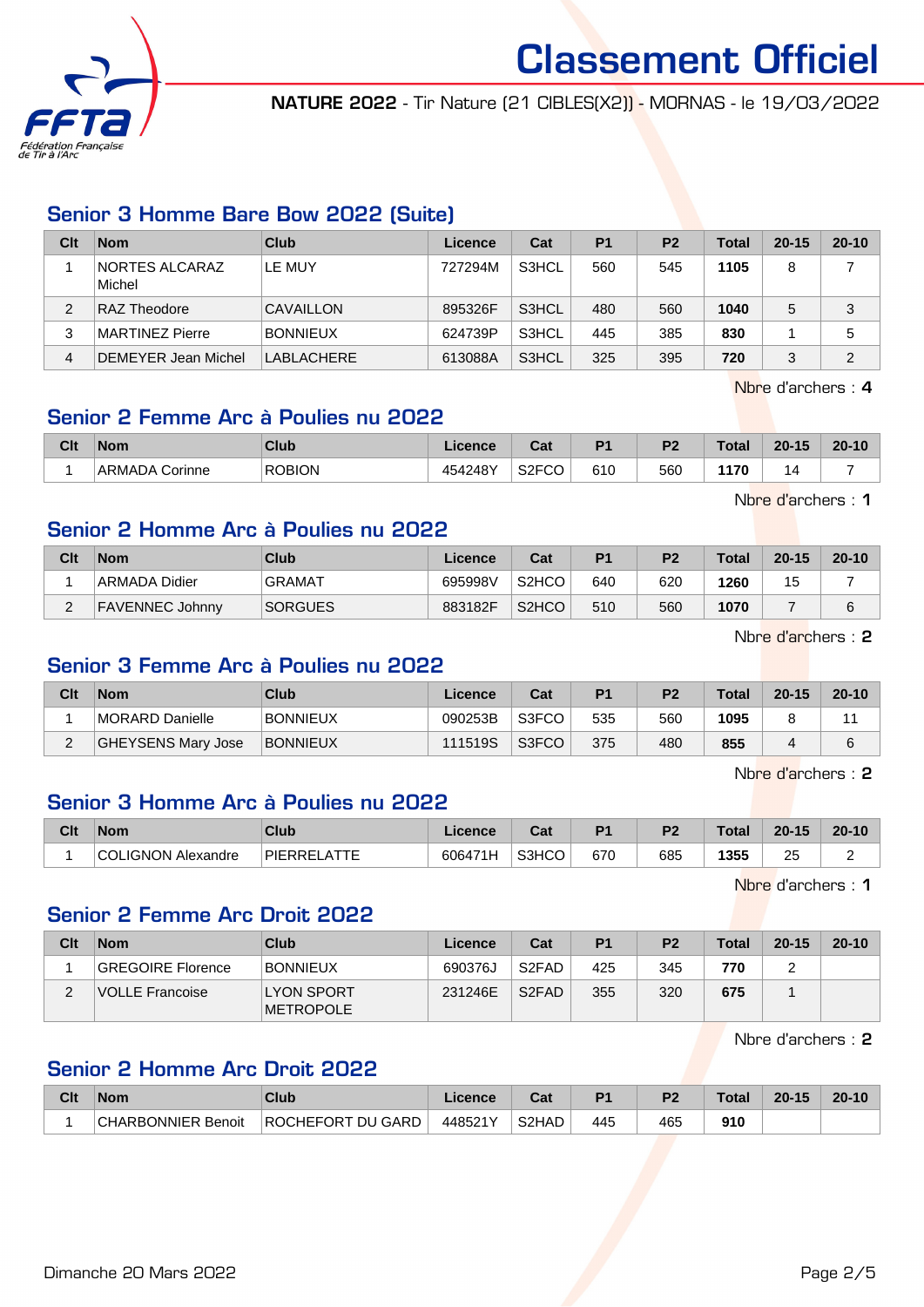

NATURE 2022 - Tir Nature (21 CIBLES(X2)) - MORNAS - le 19/03/2022

# Senior 2 Homme Arc Droit 2022 (Suite)

| Clt | <b>Nom</b>      | Club             | Licence | Cat                | P <sub>1</sub> | P <sub>2</sub> | Total | $20 - 15$ | $20 - 10$ |
|-----|-----------------|------------------|---------|--------------------|----------------|----------------|-------|-----------|-----------|
|     | ∣MAUBON Eric    | <b>MORNAS</b>    | 703178Z | S <sub>2</sub> HAD | 390            | 330            | 720   |           |           |
| 2   | HENRY Herve     | <b>CAVAILLON</b> | 936888G | S3HAD              | 270            | 300            | 570   |           |           |
| Δ   | POUSSARD Gilles | <b>MERINDOL</b>  | 441747K | S <sub>2</sub> HAD | 205            | 340            | 545   |           |           |

Nbre d'archers : 4

### Senior 3 Femme Arc Droit 2022

| Clt | <b>Nom</b>        | Club            | Licence | Cat   | P <sub>1</sub> | P <sub>2</sub> | Total | $20 - 15$ | $20 - 10$ |
|-----|-------------------|-----------------|---------|-------|----------------|----------------|-------|-----------|-----------|
|     | L HOTEL FranCoise | LE THOR         | 835973S | S3FAD | 420            | 445            | 865   |           |           |
|     | HUE Francoise     | <b>PONTOISE</b> | 400489P | S3FAD | 390            | 380            | 770   |           |           |

Nbre d'archers : 2

## Senior 3 Homme Arc Droit 2022

| Clt            | <b>Nom</b>              | Club                                     | Licence | Cat   | <b>P1</b> | P <sub>2</sub> | <b>Total</b> | $20 - 15$ | $20 - 10$ |
|----------------|-------------------------|------------------------------------------|---------|-------|-----------|----------------|--------------|-----------|-----------|
|                | <b>GIRARD Philippe</b>  | <b>PUY SAINTE</b><br><b>REPARADE ARR</b> | 413536W | S3HAD | 495       | 495            | 990          | 2         | 10        |
| $\mathfrak{p}$ | L HOTEL Jean Claude     | LE THOR                                  | 240548R | S3HAD | 530       | 455            | 985          |           |           |
| 3              | <b>ZOUYENE Marc</b>     | ANDUZE                                   | 642170L | S3HAD | 490       | 485            | 975          | 3         | 3         |
| 4              | <b>GHEYSENS Charles</b> | <b>BONNIEUX</b>                          | 090257F | S3HAD | 250       | 160            | 410          |           |           |
| 5              | <b>CARO Robert</b>      | <b>BONNIEUX</b>                          | 417926T | S3HAD | 150       | 210            | 360          |           |           |

Nbre d'archers : 5

# Cadet Homme Arc Libre 2022

| Clt | <b>Nom</b>                  | Club              | <b>Licence</b> | ◠∼<br>val | D <sub>1</sub> | P <sub>2</sub> | Total | $20 - 15$ | $20 - 10$ |
|-----|-----------------------------|-------------------|----------------|-----------|----------------|----------------|-------|-----------|-----------|
|     | <b>IWATELET</b><br>Theophil | ROCHEFORT DU GARD | 895801X        | CHTL      | 620            | 625            | 1245  | ິ         |           |

Nbre d'archers : 1

#### Junior Femme Arc Libre 2022

| Clt | <b>Nom</b>         | Club                                 | Licence | Cat         | P <sub>1</sub> | P <sub>2</sub> | <b>Total</b> | $20 - 15$ | $20 - 10$ |
|-----|--------------------|--------------------------------------|---------|-------------|----------------|----------------|--------------|-----------|-----------|
|     | <b>GIET Merryl</b> | SAINT-GEORGES-<br><b>HAUTE-VILLE</b> | 015211ง | <b>JFTL</b> | 555            | 525            | 1080         |           | ◡         |

Nbre d'archers : 1

# Senior 1 Femme Arc Libre 2022

| Clt | <b>Nom</b>        | Club               | ∟icence⊬ | Cat                | P <sub>1</sub> | P <sub>2</sub> | $\tau$ otal | $20 - 15$ | $20 - 10$ |
|-----|-------------------|--------------------|----------|--------------------|----------------|----------------|-------------|-----------|-----------|
|     | EYMARD Anais      | IST MARTIN DE CRAU | 883979X  | S <sub>1</sub> FTL | 705            | 705            | 1410        | 31<br>ັ   |           |
| -   | TRUTEAU Eglantine | <b>VENTABREN</b>   | 811710U  | S1FTL S            | 640            | 625            | 1265        | 15        |           |

Nbre d'archers : 2

## Senior 1 Homme Arc Libre 2022

|  | <b>CIt</b> | <b>Nom</b><br>------ | "lub | anc | Cat | D <sub>4</sub> | P <sub>2</sub> |  | 4E | $20 - 10$ |
|--|------------|----------------------|------|-----|-----|----------------|----------------|--|----|-----------|
|--|------------|----------------------|------|-----|-----|----------------|----------------|--|----|-----------|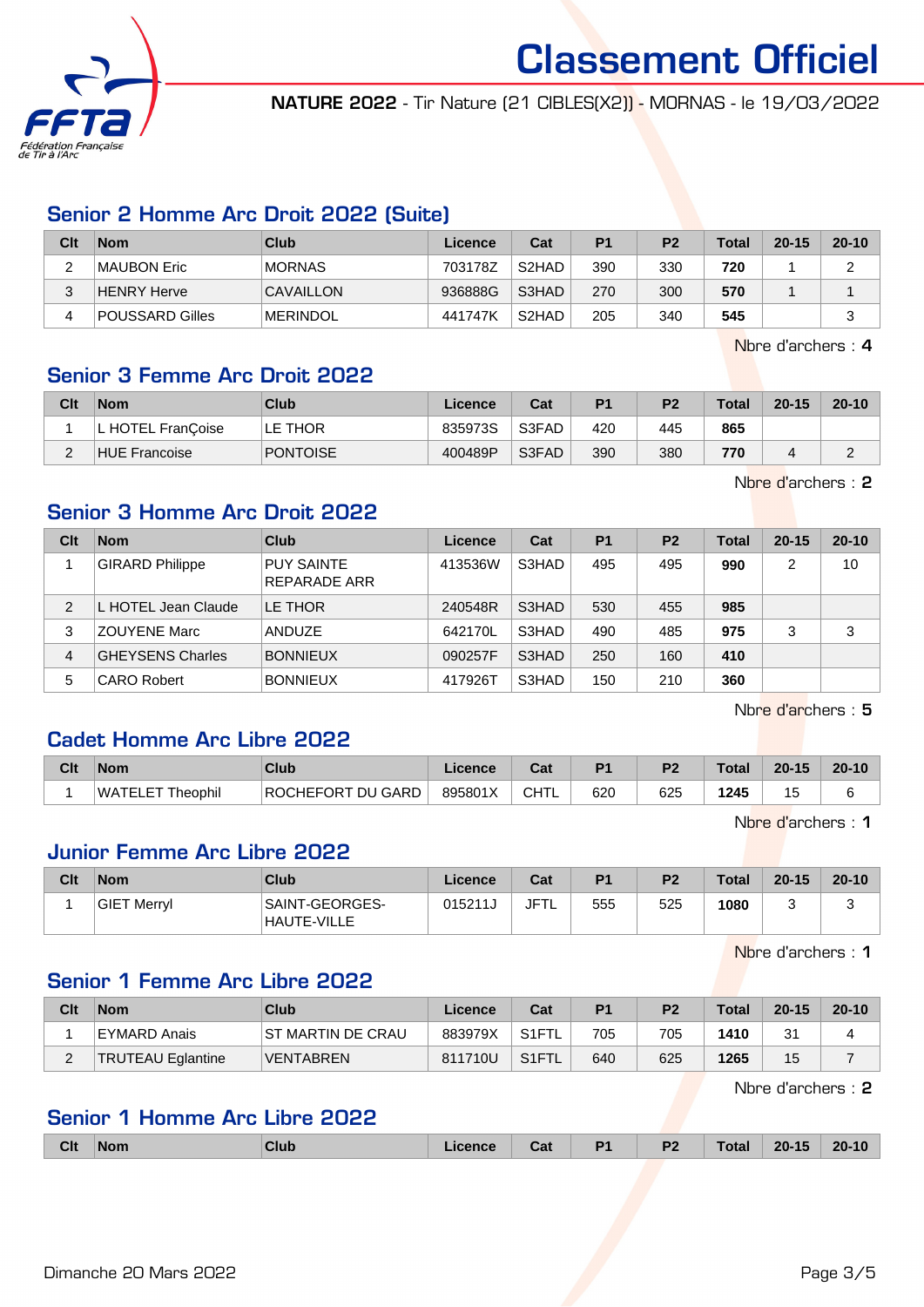

NATURE 2022 - Tir Nature (21 CIBLES(X2)) - MORNAS - le 19/03/2022

### Senior 1 Homme Arc Libre 2022 (Suite)

| Clt | <b>Nom</b>                 | Club          | Licence | Cat   | D <sub>4</sub> | ng. | Total         | $20 - 15$ | $20 - 10$ |
|-----|----------------------------|---------------|---------|-------|----------------|-----|---------------|-----------|-----------|
|     | EYMARD<br>LOIC<br><u>.</u> | <b>MORNAS</b> | 750025\ | S1HTL | 615            | 675 | 1290<br>$  -$ | 18        |           |

Nbre d'archers : 1

#### Senior 2 Femme Arc Libre 2022

| Clt | Nom                              | Club          | icence  | יפי<br>va.      | D <sub>4</sub> | D <sub>2</sub> | Total | $20 - 15$ | $20 - 10$ |
|-----|----------------------------------|---------------|---------|-----------------|----------------|----------------|-------|-----------|-----------|
|     | <b>Isabelle</b><br><b>MAUBON</b> | <b>MORNAS</b> | 703182D | ੦੭⊏⊤<br>ےت<br>- | 680            | 680            | 1360  |           |           |

Nbre d'archers : 1

# Senior 2 Homme Arc Libre 2022

| Clt | <b>Nom</b>                | Club                                 | Licence | Cat                | P <sub>1</sub> | P <sub>2</sub> | <b>Total</b> | $20 - 15$ | $20 - 10$      |
|-----|---------------------------|--------------------------------------|---------|--------------------|----------------|----------------|--------------|-----------|----------------|
|     | <b>ARNOUX Christophe</b>  | <b>MIRAMAS</b>                       | 272954P | S <sub>2</sub> HTL | 715            | 735            | 1450         | 38        |                |
| 2   | <b>GIET Laurent</b>       | SAINT-GEORGES-<br><b>HAUTE-VILLE</b> | 880301Z | S <sub>2</sub> HTL | 700            | 685            | 1385         | 29        | 3              |
| 3   | <b>FOULON Jean Pierre</b> | SAINT PAUL TROIS<br><b>CHATEAUX</b>  | 782218M | S <sub>2</sub> HTL | 695            | 680            | 1375         | 26        |                |
| 4   | <b>BRUN Michel</b>        | <b>PIERRELATTE</b>                   | 920568T | S <sub>2</sub> HTL | 695            | 665            | 1360         | 24        | $\overline{2}$ |
| 5   | <b>HOUBRON Laurent</b>    | <b>PIERRELATTE</b>                   | 768148U | S <sub>2</sub> HTL | 680            | 650            | 1330         | 21        | 4              |
| 6   | MEYER Olivier             | <b>MORNAS</b>                        | 976367U | S <sub>2</sub> HTL | 655            | 655            | 1310         | 17        | 3              |

Nbre d'archers : 6

# Senior 3 Femme Arc Libre 2022

| Clt | <b>Nom</b>                 | Club              | Licence | Cat     | P <sub>1</sub> | P <sub>2</sub> | Total | $20 - 15$ | $20 - 10$ |
|-----|----------------------------|-------------------|---------|---------|----------------|----------------|-------|-----------|-----------|
|     | NORTES ALCARAZ<br>Mireille | LE MUY            | 727292K | ์ S3FTL | 635            | 655            | 1290  | 19        |           |
|     | <b>DE MEYER Catherine</b>  | <b>LABLACHERE</b> | 073871V | S3FTL   | 440            | 445            | 885   | -         |           |

Nbre d'archers : 2

# Senior 3 Homme Arc Libre 2022

| Clt | <b>Nom</b>              | Club              | Licence | Cat   | P <sub>1</sub> | P <sub>2</sub> | <b>Total</b> | $20 - 15$ | $20 - 10$ |
|-----|-------------------------|-------------------|---------|-------|----------------|----------------|--------------|-----------|-----------|
|     | METAYER Erick           | <b>ISTRES</b>     | 302211R | S3HTL | 630            | 670            | 1300         | 14        | 5         |
|     | LEYDIER Jean Paul       | <b>MORNAS</b>     | 943171L | S3HTL | 605            | 630            | 1235         | 16        | 2         |
|     | <b>PAGNACCO Richard</b> | LA VALETTE DU VAR | 930865K | S3HTL | 520            | 550            | 1070         |           | 6         |
| 4   | CANNATA Dominique       | CAVAILLON         | 807725M | S3HTL | 540            | 510            | 1050         | 6         | 3         |

Nbre d'archers : 4

# Senior 1 Femme Arc Chasse 2022

| Clt | <b>Nom</b>                                  | Club                  | .icence | Cat   | D4  | n.         | Total | $20 - 15$ | $20 - 10$ |
|-----|---------------------------------------------|-----------------------|---------|-------|-----|------------|-------|-----------|-----------|
|     | $^{\circ}$ $^{\circ}$ 44.<br>Annabelle<br>ັ | <b>HOR</b><br>-<br>-- | 715019V | S1FAC | 205 | 190<br>- - | 395   |           |           |

Nbre d'archers : 1